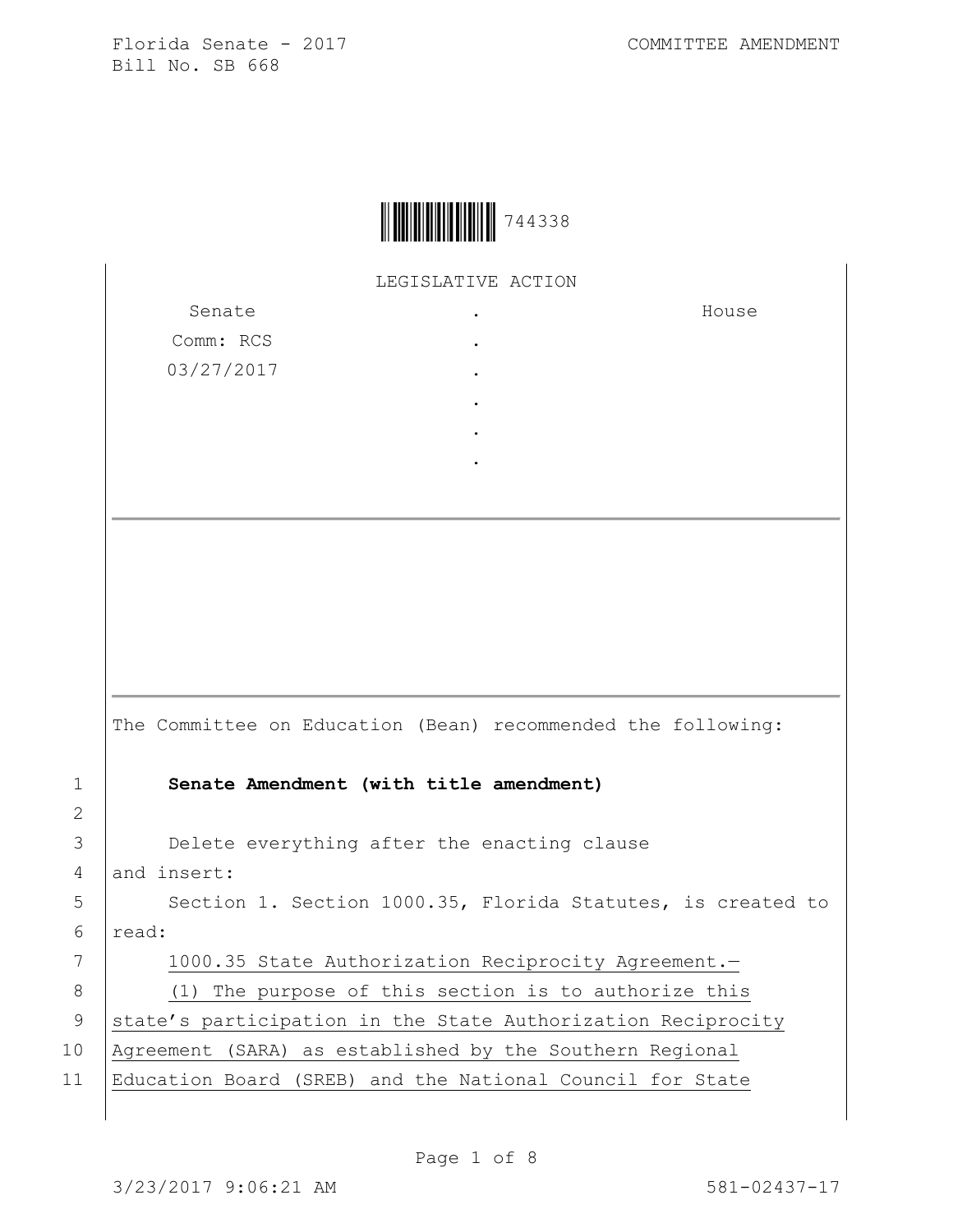| 12 | Authorization Reciprocity Agreements (NC-SARA) relative to       |
|----|------------------------------------------------------------------|
| 13 | postsecondary distance education as defined in the SARA. All     |
| 14 | parties to the SARA must be willing to accept each other's       |
| 15 | authorization of accredited institutions to operate in their     |
| 16 | state to offer distance educational services beyond state        |
| 17 | boundaries.                                                      |
| 18 | (2) For purposes of this section, the term:                      |
| 19 | (a) "Commission" means the Commission for Independent            |
| 20 | Education.                                                       |
| 21 | (b) "Complaint" means a formal assertion in writing that a       |
| 22 | person, institution, state, agency, or other entity operating    |
| 23 | under the SARA has violated the terms of the SARA or the laws,   |
| 24 | standards, or regulations incorporated therein.                  |
| 25 | (c) "Council" means the Postsecondary Reciprocal Distance        |
| 26 | Education Coordinating Council, which serves as the single       |
| 27 | portal entity designated by the state to administer the SARA and |
| 28 | serves as the interstate point of contact for SARA-related       |
| 29 | questions, complaints, and other matters related to the SARA.    |
| 30 | (d) "Department" means the Department of Education.              |
| 31 | (e) "Florida SARA institution" means a postsecondary             |
| 32 | institution in this state approved by the council to participate |
| 33 | in the SARA.                                                     |
| 34 | (f) "Institution" means a public or private postsecondary        |
| 35 | degree-granting college or university that is accredited by a    |
| 36 | federally recognized accrediting body and that awards, at a      |
| 37 | minimum, associate-level degrees requiring at least 2 years of   |
| 38 | full-time equivalent college work.                               |
| 39 | (g) "Member state" means a state, territory, or district         |
| 40 | within the United States that has been approved to participate   |
|    |                                                                  |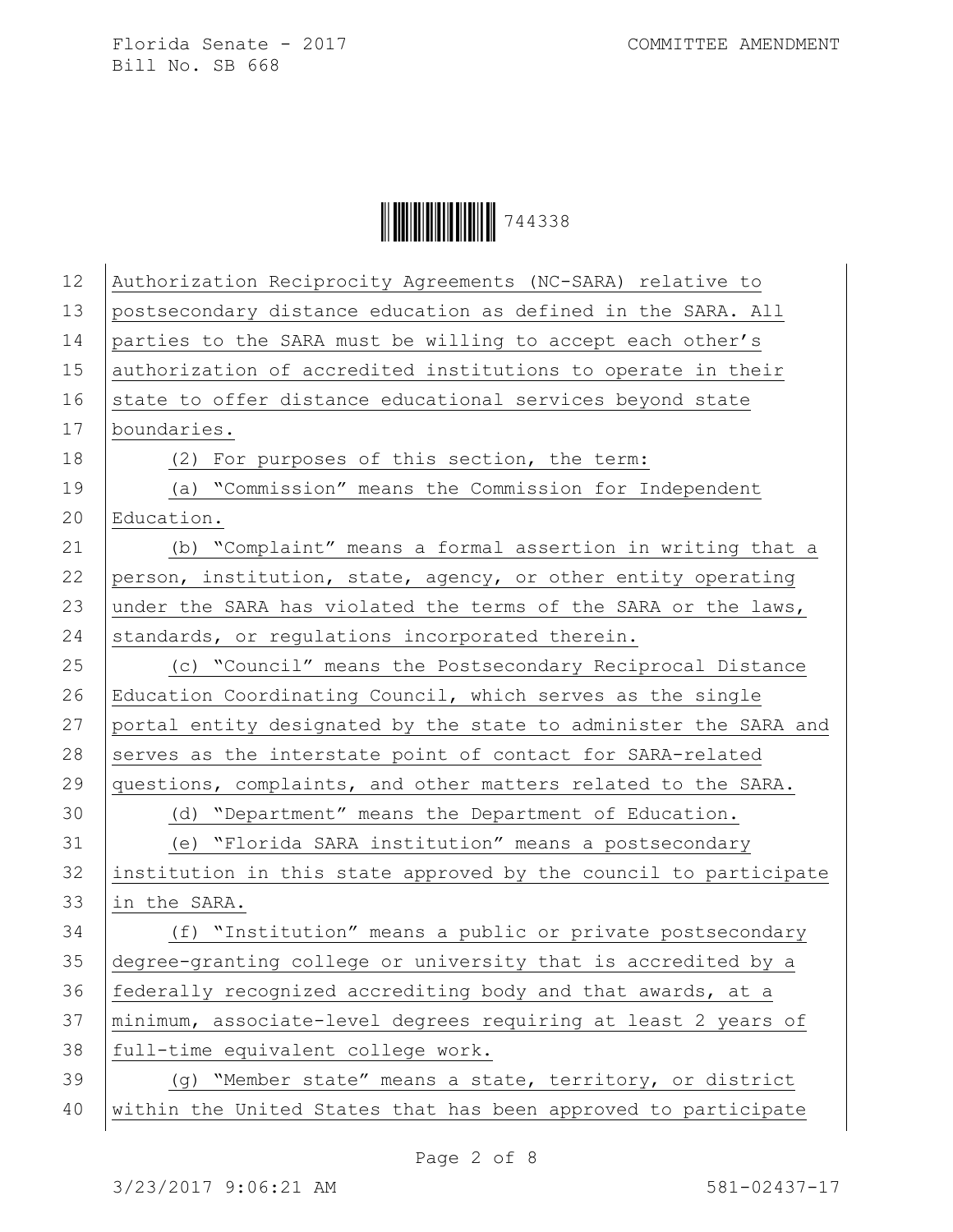| 41 | in the SARA.                                                     |
|----|------------------------------------------------------------------|
| 42 | (h) "Non-Florida SARA institution" means an institution          |
| 43 | approved by a member state other than this state to participate  |
| 44 | in the SARA.                                                     |
| 45 | (i) "SREB" means the Southern Regional Education Board.          |
| 46 | (j) "State Authorization Reciprocity Agreement" or "SARA"        |
| 47 | means the agreement that establishes reciprocity between member  |
| 48 | states that accept other member states' authorization of         |
| 49 | accredited institutions to operate in their states to offer      |
| 50 | distance educational services beyond state boundaries pursuant   |
| 51 | to the terms and conditions set forth in the agreement.          |
| 52 | (k) "State board" means the State Board of Education.            |
| 53 | (3) The council is created within the department for the         |
| 54 | purpose of administering the SARA. The council shall consist of  |
| 55 | the Chancellor of the State University System, the Chancellor of |
| 56 | the Florida College System, the Chancellor of the Division of    |
| 57 | Career and Adult Education, the executive director of the        |
| 58 | commission, and the president of the Independent Colleges and    |
| 59 | Universities of Florida. The commission shall provide            |
| 60 | administrative support for the council. The council shall:       |
| 61 | (a) Within 60 days after the effective date of this act,         |
| 62 | apply for this state to participate as a member of the SARA      |
| 63 | pursuant to the procedures established by the SREB;              |
| 64 | Serve as the single portal entity for administration of<br>(b)   |
| 65 | the SARA;                                                        |
| 66 | (c) Review and approve applications from institutions in         |
| 67 | this state to participate in the SARA and establish an appeals   |
| 68 | process for institutions that are not approved to participate in |
| 69 | the SARA;                                                        |
|    |                                                                  |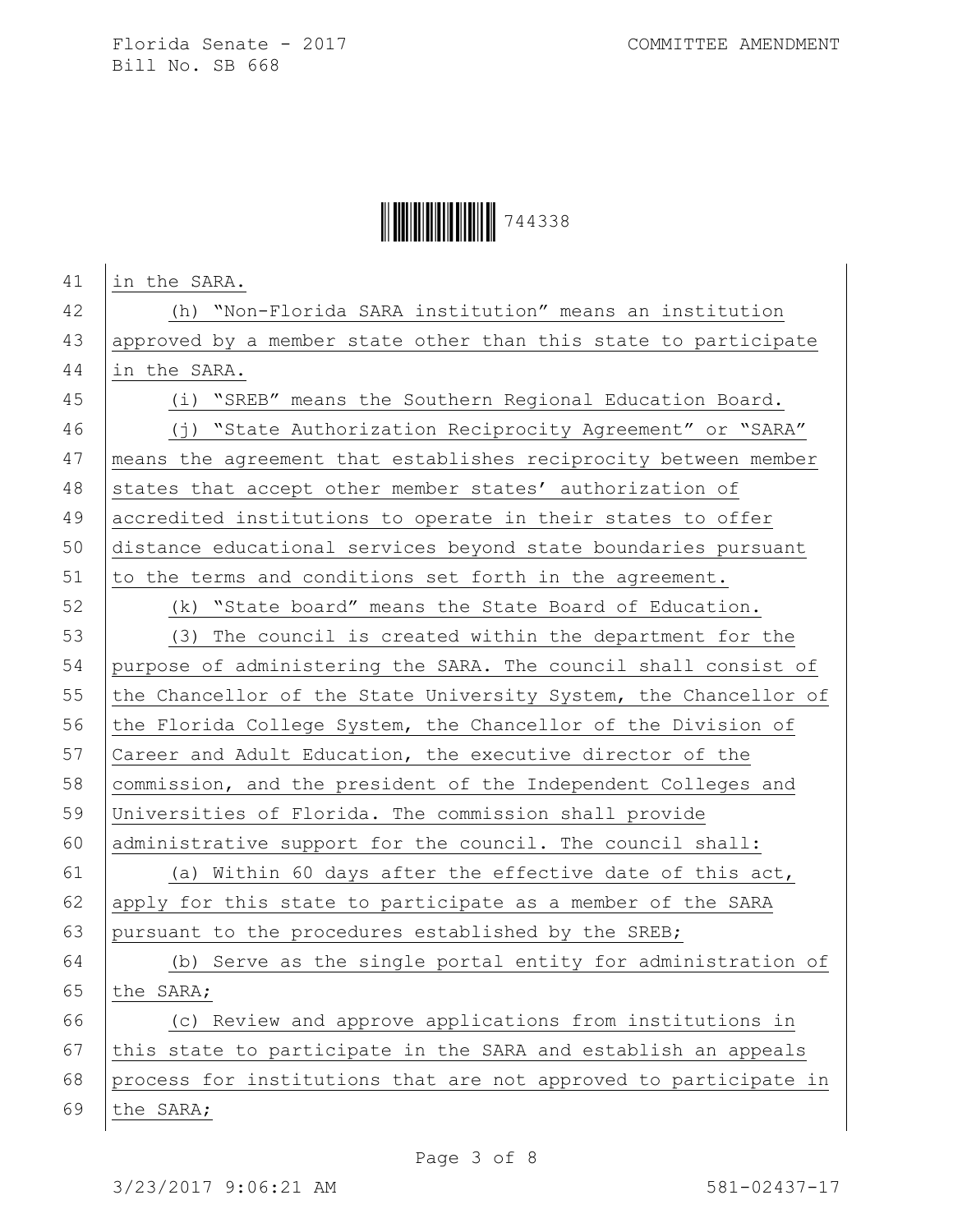| 70 | (d) Ensure compliance by Florida SARA institutions with the      |
|----|------------------------------------------------------------------|
| 71 | terms and provisions of the SARA, including, but not limited to, |
| 72 | accreditation and institutional quality, consumer information    |
| 73 | and protection, disclosure and reporting requirements, complaint |
| 74 | mechanisms, and financial responsibility;                        |
| 75 | (e) Comply with the terms and provisions of the SARA             |
| 76 | relating to any member state, Florida SARA institution, or non-  |
| 77 | Florida SARA institution;                                        |
| 78 | (f) Comply with the reporting requirements in the SARA and       |
| 79 | post all such reports on the council's website;                  |
| 80 | (g) Consistent with the complaint resolution processes in        |
| 81 | the SARA, develop and administer a complaint resolution process  |
| 82 | to resolve SARA-related complaints after all complaint processes |
| 83 | in place at a Florida SARA institution have been exhausted by    |
| 84 | the complainant;                                                 |
| 85 | (h) Delegate any responsibilities, obligations, or               |
| 86 | authorities necessary for the administration of this state's     |
| 87 | participation in the SARA to the commission's staff; and         |
| 88 | (i) Recommend rules necessary to administer this section         |
| 89 | for adoption by the state board.                                 |
| 90 |                                                                  |
|    | (4) The council shall propose an annual fee schedule and         |
| 91 | collect fees from each Florida SARA institution. The fees shall  |
| 92 | be commensurate with the costs incurred by the council and       |
| 93 | commission to administer the SARA and shall be based on a        |
| 94 | graduated scale of institutional enrollment. The council shall   |
| 95 | propose an annual fee schedule to generate the amount of revenue |
| 96 | necessary for its operations. The proposed fee schedule shall be |
| 97 | submitted to the state board for approval. The department shall  |
| 98 | include the approved fee schedule in its legislative budget      |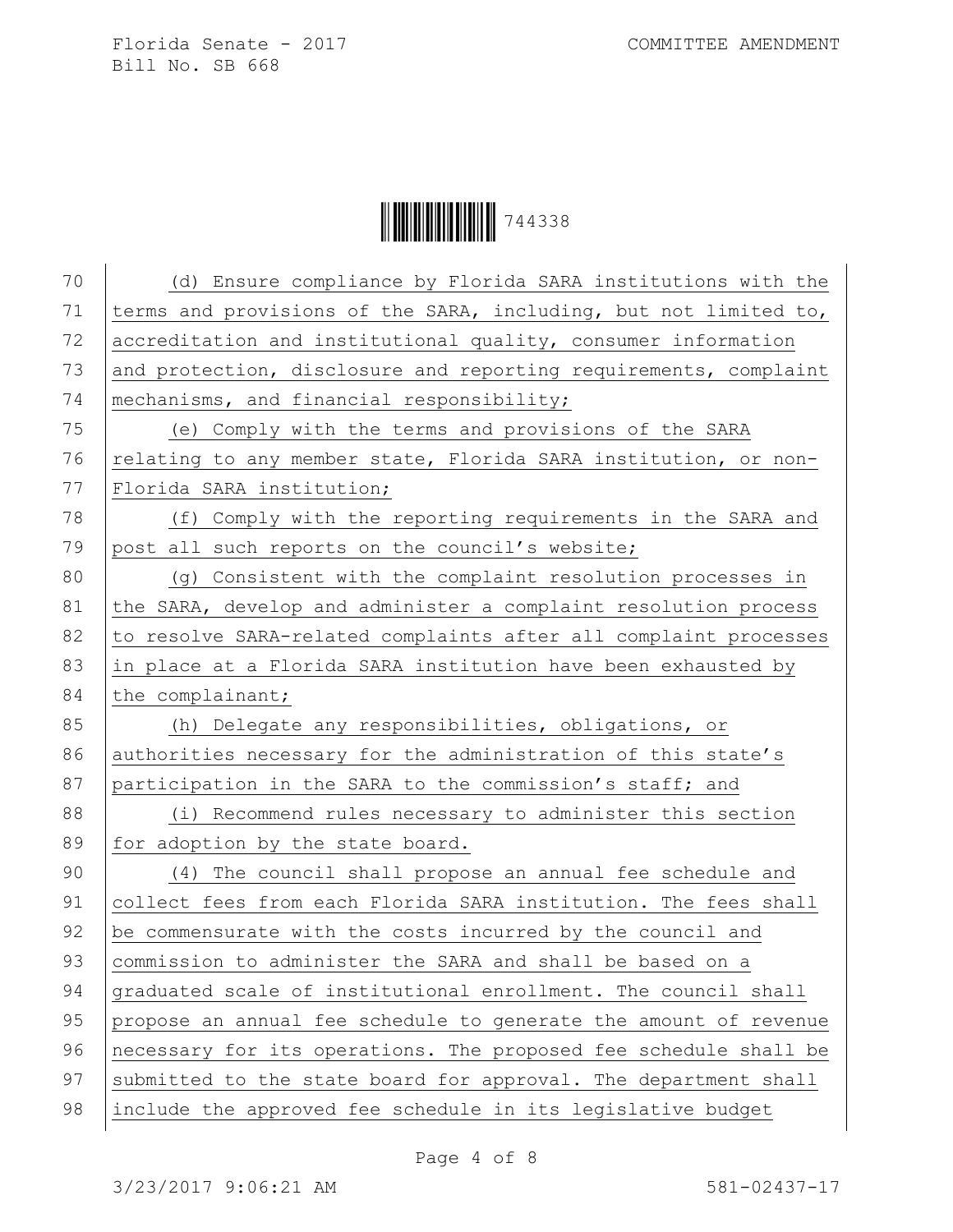| 99  | request which takes effect unless revised by the Legislature in  |
|-----|------------------------------------------------------------------|
| 100 | the General Appropriations Act. All fees collected pursuant to   |
| 101 | this subsection shall be submitted through the department to the |
| 102 | Chief Financial Officer for deposit into a separate account      |
| 103 | within the Institutional Assessment Trust Fund. Any fee          |
| 104 | authorized by the council is nonrefundable unless paid in error. |
| 105 | (5) The council may revoke a Florida SARA institution's          |
| 106 | approval to participate in the SARA if the council determines    |
| 107 | such institution is not in compliance with the terms and         |
| 108 | provisions of the SARA.                                          |
| 109 | (6) A Florida SARA institution may withdraw from                 |
| 110 | participation as a Florida SARA institution by submitting notice |
| 111 | of its intent to withdraw to the council, which shall become     |
| 112 | effective at the beginning of the next academic term after       |
| 113 | receipt of such notice.                                          |
| 114 | (7) Decisions of the council are not subject to chapter          |
| 115 | 120.                                                             |
| 116 | (8) This section does not supersede the requirements in          |
| 117 | chapter 1005 relating to postsecondary educational institutions  |
| 118 | under the jurisdiction of the commission.                        |
| 119 | (9) The state board shall adopt rules to implement this          |
| 120 | section.                                                         |
| 121 | Section 2. Paragraph (h) is added to subsection (1) of           |
| 122 | section 1005.06, Florida Statutes, to read:                      |
| 123 | 1005.06 Institutions not under the jurisdiction or purview       |
| 124 | of the commission.-                                              |
| 125 | (1) Except as otherwise provided in law, the following           |
| 126 | institutions are not under the jurisdiction or purview of the    |
| 127 | commission and are not required to obtain licensure:             |
|     |                                                                  |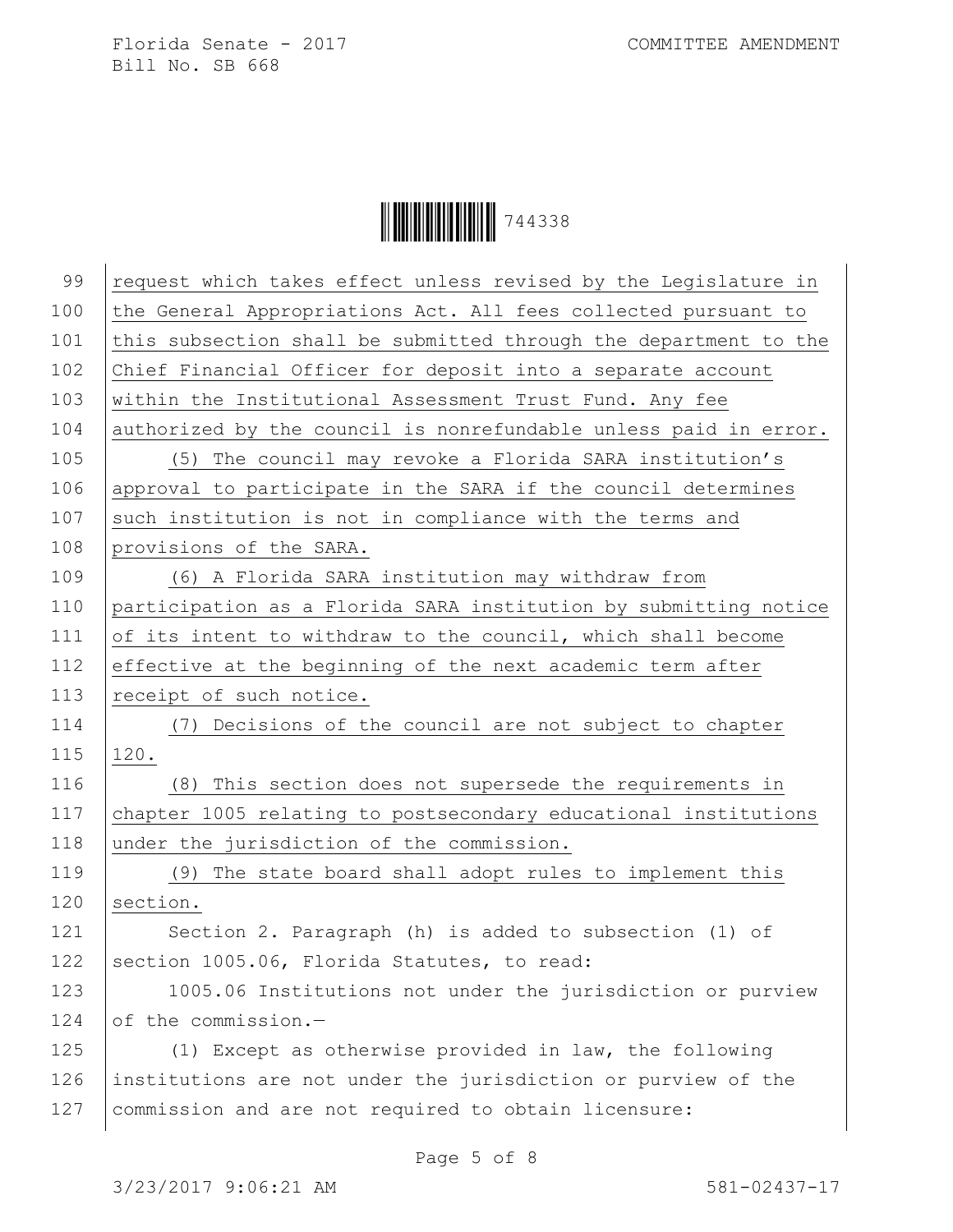| 128 | (h) Any non-Florida institution that has been approved by a      |
|-----|------------------------------------------------------------------|
| 129 | member state to participate in the State Authorization           |
| 130 | Reciprocity Agreement (SARA), as those terms are defined in s.   |
| 131 | 1000.35(2), if the degree programs that may be offered and the   |
| 132 | activities that may be conducted by such institution in this     |
| 133 | state are limited to the distance education degree programs and  |
| 134 | activities provided in and consistent with the terms and         |
| 135 | provisions of the SARA.                                          |
| 136 | Section 3. Subsection (11) of section 1005.31, Florida           |
| 137 | Statutes, is amended to read:                                    |
| 138 | 1005.31 Licensure of institutions.-                              |
| 139 | (11) The commission shall establish minimum standards for        |
| 140 | the approval of agents. The commission may adopt rules to ensure |
| 141 | that licensed agents meet these standards and uphold the intent  |
| 142 | of this chapter. An agent may not solicit prospective students   |
| 143 | in this state for enrollment in any independent postsecondary    |
| 144 | educational institution under the commission's purview or in any |
| 145 | out-of-state independent postsecondary educational institution   |
| 146 | unless the agent has received a license as prescribed by the     |
| 147 | commission or solicits for a postsecondary educational           |
| 148 | institution that is not under the jurisdiction of the commission |
| 149 | pursuant to s. 1005.06(1)(h).                                    |
| 150 | Section 4. The Division of Law Revision and Information is       |
| 151 | directed to replace the phrase "the effective date of this act"  |
| 152 | wherever it occurs in this act with the date this act becomes a  |
| 153 | law.                                                             |
| 154 | Section 5. This act shall take effect upon becoming a law.       |
| 155 |                                                                  |
| 156 | ========== T I T L E A M E N D M E N T ================          |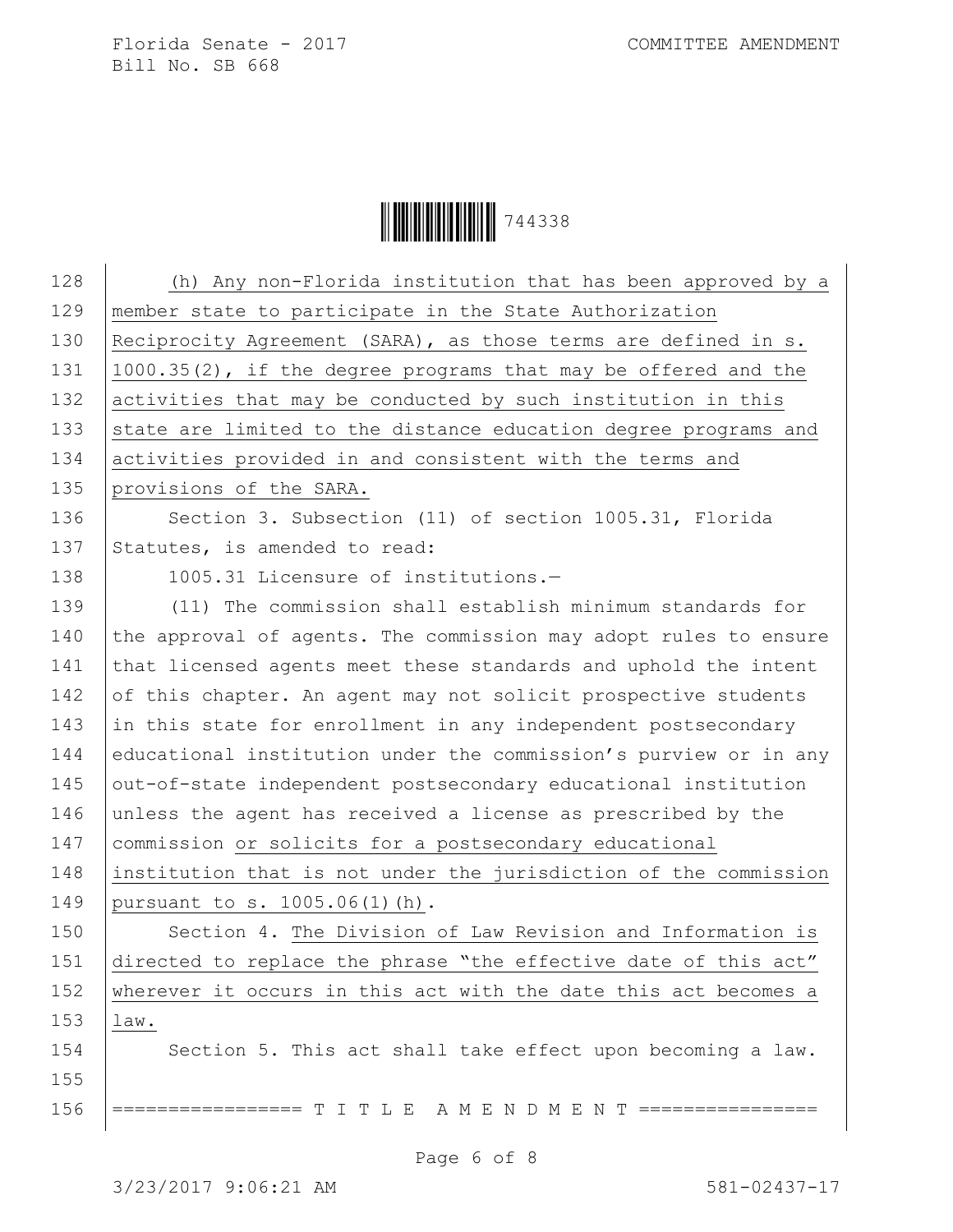

| 157 | And the title is amended as follows:                   |
|-----|--------------------------------------------------------|
| 158 | Delete everything before the enacting clause           |
| 159 | and insert:                                            |
| 160 | A bill to be entitled                                  |
| 161 | An act relating to postsecondary distance education;   |
| 162 | creating s. 1000.35, F.S.; authorizing this state to   |
| 163 | participate in the State Authorization Reciprocity     |
| 164 | Agreement (SARA) for delivery of postsecondary         |
| 165 | distance education; providing definitions;             |
| 166 | establishing the Postsecondary Reciprocal Distance     |
| 167 | Education Coordinating Council within the Department   |
| 168 | of Education; requiring the Commission for Independent |
| 169 | Education to provide administrative support for the    |
| 170 | council; providing membership and duties of the        |
| 171 | council; requiring the council to propose an annual    |
| 172 | fee schedule and collect fees from Florida SARA        |
| 173 | institutions; requiring the proposed fee schedule to   |
| 174 | be submitted to the State Board of Education for       |
| 175 | approval; providing for deposit of such fees into a    |
| 176 | specified trust fund; authorizing the council to       |
| 177 | revoke a Florida SARA institution's participation for  |
| 178 | noncompliance; authorizing such institution to         |
| 179 | withdraw from participation in the SARA after          |
| 180 | providing notice; exempting council decisions from the |
| 181 | Administrative Procedure Act; providing that           |
| 182 | provisions relating to the jurisdiction of the         |
| 183 | commission are not superseded; requiring the state     |
| 184 | board to adopt rules; amending s. 1005.06, F.S.;       |
| 185 | providing that the commission does not have            |
|     |                                                        |